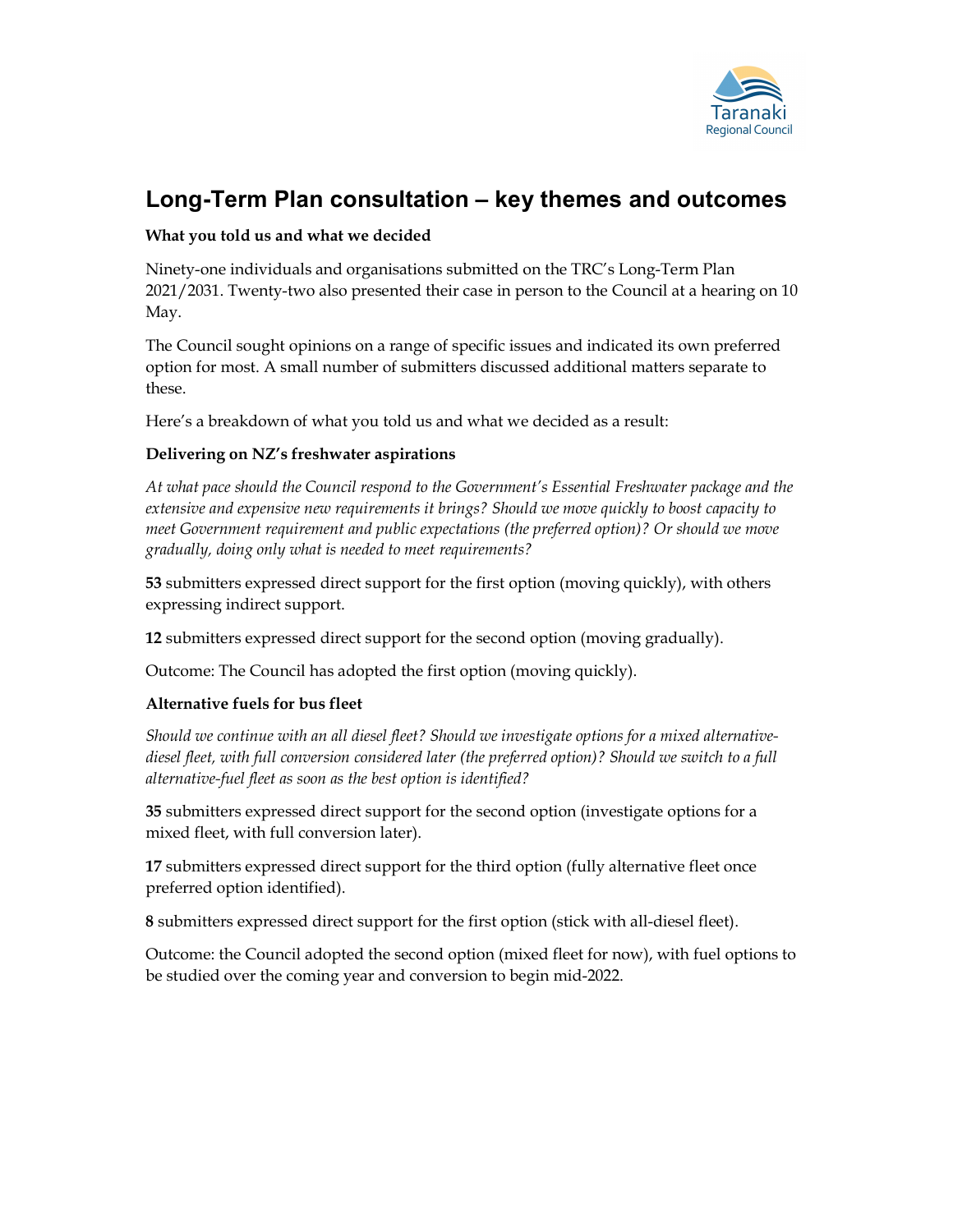### Bus service upgrades

Should we leave current services unchanged (preferred option)? Should we trial two new Citylink routes? Should we provide extra peak and off-peak services on existing Citylink routes?

25 submitters expressed direct support for the first option (no change).

12 submitters expressed direct support for the second option (trial new routes).

23 submitters expressed direct support for the third option (trial extra services on existing routes).

Key feedback themes:

- A desire for smaller buses to be used in New Plymouth.
- A desire for more services in rural areas.

Outcome: The Council will pursue both the second option (new routes) and the third option (extra services on existing routes), and also investigate the use of smaller buses. Plans will be finalised in the coming year and the new services launched mid-2022. After costs are finalised, budgeting provision will be made in the 2022/2023 Annual Plan

### Regional Recovery Fund

Should the Council make no contribution to funding a Regional Recovery Plan that will ensure the region's Councils and other agencies are talking with one voice when seeking COVID-19 recovery assistance from the Government? Should we contribute \$100,000 (preferred option)? Or \$200,000? Or \$300,000?

15 submitters expressed direct support for the first option (no contribution).

33 submitters expressed direct support for the second option (\$100,000).

8 submitters expressed direct support for the third option (\$200,000).

3 submitters expressed direct support for the fourth option (\$300,000).

Outcome: The Council will make a contribution of \$100,000 to the Regional Recover Plan.

## TRC office accommodation

Should the Council refurbish its existing building (preferred option), which is outdated and no longer fit for purpose? Should it invest in a new building on the same site or elsewhere? Should it rent office space?

42 submitters expressed direct support for the first option (refurbishment).

4 submitters expressed direct support for the second option (new build).

13 submitters expressed direct support for the third option (renting).

Key feedback themes:

Support for the Council continuing to be centrally based in Stratford.

Outcome: The Council will press ahead with refurbishment of its existing building.